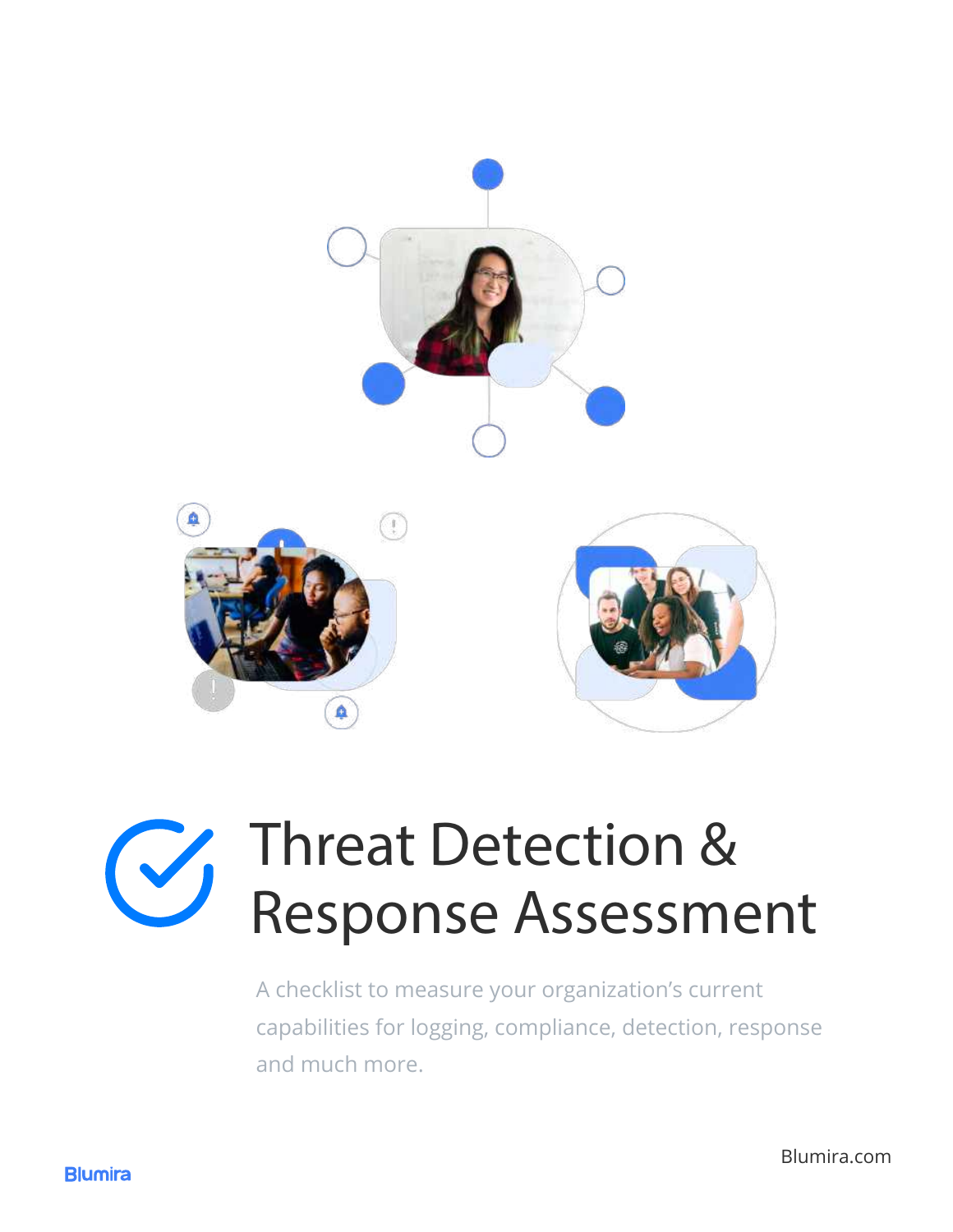# Identify Your Organization's Security Gaps

# Why Should You Care?

## In this assessment, you'll learn:

#### SECTIONS

T hese days, what many call the 'digital<br>transformation' has accelerated rapidly in an era of remote work.

Companies are turning to cloud-based productivity and collaboration tools to enable remote employees to do their jobs efficiently. Many are using personal devices, as well as virtual private networks and remote access gateways to connect securely to networks and data.

All of these trends shift visibility and control out of the hands of already-lean IT and security teams, stretched to their limits. Many organizations aren't even sure what security gaps exist in their rapidly changing environment.

When deploying proof-of-concepts, Blumira has found that the average organization has only 10% coverage across all of the essential areas of threat detection and response.

- **Best practices around security log** repositories, configuration, parsing and correlation
- **Audit and compliance** must-haves, like generated or pre-built reports, and what to audit for compliance
- Critical incident **detections**, like lateral movement, common misconfigurations, indicators of data exfiltration and more.
- How automated incident **response** tools like playbooks can help small teams contain
- threats faster
- The importance of access to **security expertise** when you need it, and high **availability** and reliability of your security solution

To help you understand how to better secure this new world, Blumira has created a **threat detection and response gap assessment checklist** that you can use to determine where you need additional capabilities.

Doing an assessment can highlight significant security gaps in the area of threat detection and response - but why should you care? Here's some potential consequences of failure in each essential area:

**01** Identify Security Gaps

- **02** Why Should You Care?
- **03** Threat Detection & Response Assessment
- **04** Blumira's Automated Detection & Response

2 3

- **Logging** Without proper logging and monitoring, you may miss key events essential for security, such as failed logins and misconfigurations that leave your network open to insecure connections.
- **Audits & Compliance** Building, exporting and delivering security reports periodically for auditors and to meet compliance regulations can take away valuable time from your IT and security teams' daily duties.
- **Detection** Without proper detections, you may miss key security incidents that can help you prevent or quickly mitigate and contain a compromise such as indicators of lateral movement, data exfiltration and more.
- **Alerting** Too many alerts results in responder fatigue and a lack of clarity around the most critical alerts your team needs to quickly address in order to keep your organization safe and secure.
- **Response** Many solutions lack support for incident response, leaving a gap in your security operation workflow. Without response capabilities, organizations must hire costly SOC (security operations center) teams or layer expensive SOAR (security operations, automation and response) software on top of their logging and detection solution(s).
- **Security Expertise** While automation can help small teams, sometimes you need to do deeper investigation for detection and response - without access to security expertise, organizations can be out of luck.
- **Monitoring & Availability** If your security solution isn't designed for high availability and reliability, your organization could miss out on important security detections or delayed response times during any downtime.

**Blumira**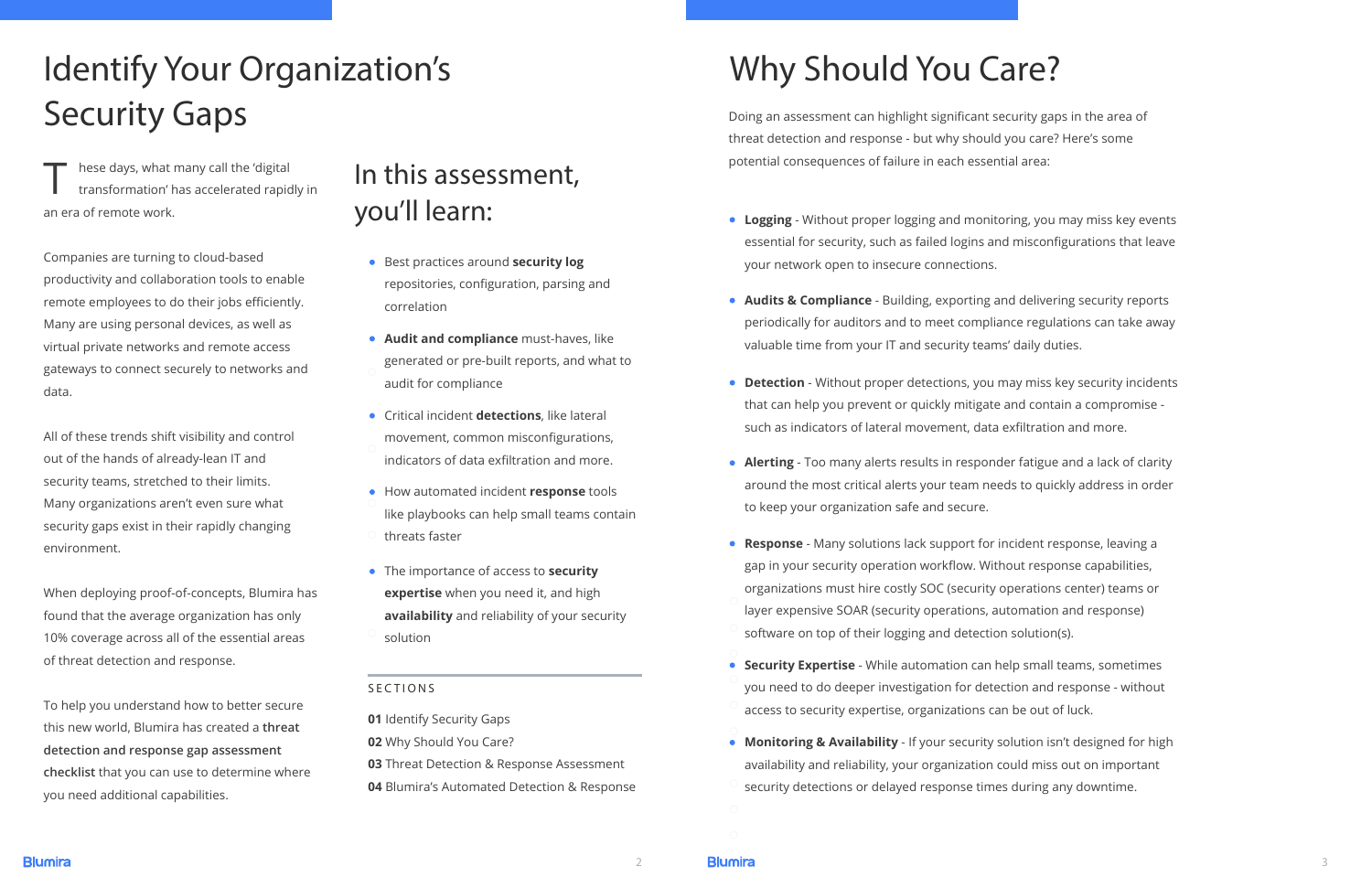# Your Assessment Checklist

### Logging

| <b>Capability</b>                                                              | <b>Existing</b> | <b>Blumira</b>    |
|--------------------------------------------------------------------------------|-----------------|-------------------|
| Do you currently have a centralized security/audit log repository?             |                 | ↺                 |
| Do you currently log security/audit log retention for 365 days?                |                 | $\varnothing$     |
| Are your logs automatically parsed and correlated?                             |                 | $\mathcal{C}_{I}$ |
| Have you configured your Windows hosts or GPO for verbose<br>security logging? |                 | $\emph{C}$        |
| Does your solution monitor your on-premise applications for threats?           |                 | $\mathcal{C}$     |
| Does your solution monitor your cloud applications for threats?                |                 | (✓                |

### Audits & Compliance

| <b>Capability</b>                                                                          | <b>Existing</b> | <b>IBlumira</b> |
|--------------------------------------------------------------------------------------------|-----------------|-----------------|
| Do you currently have a way to easily generate audit reports?                              |                 | $\emph{C}$      |
| Do you have access to pre-built reports available for audit /<br>compliance purposes?      |                 | $\varnothing$   |
| Do you currently have a way to schedule delivery of recurring<br>audit/compliance reports? |                 | $\emph{C}$      |
| Do you have offsite retention of your security/audit logs?                                 |                 | $\emph{C}$      |
| Do you currently audit new domain admin account creation?                                  |                 | $\mathcal G$    |
| Does the solution allow logs to be exported in CSV or JSON?                                |                 | $\emph{C}$      |
| Does the solution guarantee that the logs can't be modified by<br>administrators?          |                 | $\sigma$        |

### Detection

| <b>Capability</b>                                                                                                              | <b>Existing</b> | <b>Blumira</b> |
|--------------------------------------------------------------------------------------------------------------------------------|-----------------|----------------|
| Do you have a solution that continually monitors for threats across<br>your environment?                                       |                 | $\varnothing$  |
| Do you currently correlate third-party threat intelligence?                                                                    |                 | $\emph{C}$     |
| Do you use third-party threat intelligence to detect threats?                                                                  |                 | $\mathcal G$   |
| Do you have a solution in place that automates threat correlation?                                                             |                 | $\varnothing$  |
| Are you able to detect lateral movement across your network<br>with the use of a honeypot?                                     |                 | $\emph{C}$     |
| Do you currently actively monitor for threats within your<br>environment? If so, How?                                          |                 | $\mathcal G$   |
| Are you able to detect common threats on firewall/border gateways?                                                             |                 | $\mathcal G$   |
| Are you able to detect common misconfigurations such as<br>internet-accessible RDP or SMB?                                     |                 | $\varnothing$  |
| Are you able to detect any indicators of data exfiltration?                                                                    |                 | $\mathcal G$   |
| Are you able to detect indicators of commonly used identity attacks<br>such as password spraying and/or credential compromise? |                 | $\varnothing$  |
| Does your solution natively with productivity suites such as G Suite<br>& Office 365 to detect threats?                        |                 | $\emph{C}$     |
| Does your solution integrate with your cloud identity such as Okta,<br>Duo Security and Azure AD to detect threats?            |                 | $\mathcal{C}$  |
| Does your solution integrate with your cloud infrastructure such as<br>Microsoft Azure to detect threats?                      |                 | $(\checkmark)$ |



Logging and monitoring your IT and security environment are the critical first steps toward real-time insight into potential ongoing threats and attacks.

By automating report generation and delivery, you can expedite your compliance and audit needs to save your team time and resources.

Effective security programs provide visibility into threats in different areas broadly across your environment, including common misconfigurations, identity-based attacks and more.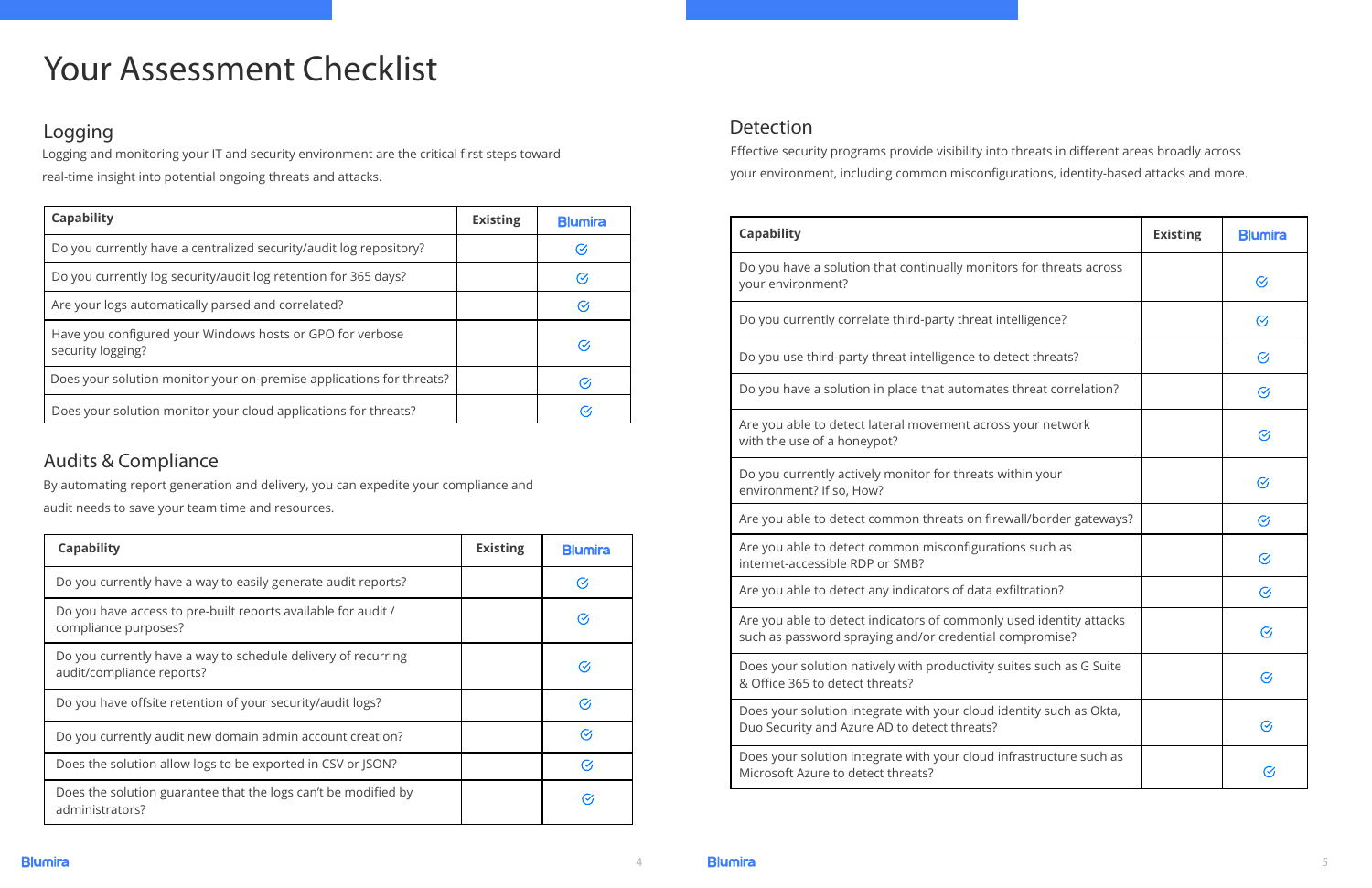# Your Assessment Checklist, Cont.

### Alerting

### Response

Do you currently have access to a security analy expertise?

Do you have access to security expertise when y risk of identified threats?

Does your solution queue logs in the event of ar and resume once connectivity is re-established?



*\*To enable IT and/or third party providers to interact and respond with the security team*

### Security Expertise

#### **Capability**

### Monitoring & Availability

#### **Capability**

Does your detection solution have high availabi

Does your detection solution have 24x7 automated

| <b>Capability</b>                                                                                                | Y/N | <b>Blumira</b> |
|------------------------------------------------------------------------------------------------------------------|-----|----------------|
| Does the solution in place stack evidence to help reduce the noise<br>from too many alerts?                      |     | ⊘              |
| Are only actionable threats identified while reducing or eliminating<br>the noise of non-actionable information? |     | $\mathcal{C}$  |
| Do you have escalations and notifications when high priority threats<br>are identified?                          |     | (✓,            |
| Are you able to notify a responder out of channel (phone call, SMS)<br>in case email is compromised?             |     | $(\checkmark)$ |
| Do your alerts provide a direct link back to the evidence and details<br>of the threat identified?               |     | $\sigma$       |

| <b>Capability</b>                                                                                                                      | Y/N | <b>Blumira</b> |
|----------------------------------------------------------------------------------------------------------------------------------------|-----|----------------|
| Does your solution provide guided response playbooks that can be<br>used to easily take action on to remediate the threats identified? |     | (✓             |
| Are you able to automatically block security threats on your gateway?                                                                  |     | $(\checkmark)$ |
| Does the solution provide playbooks that can be used with basic IT<br>helpdesk skills?                                                 |     | $\emph{C}$     |
| Can you enable role-based admin for responders?*                                                                                       |     |                |

Reducing the noise is key to surfacing only the most important findings, while prioritizing the incidents by criticality in order to streamline security operations.

With limited teams, you don't always have the resources to quickly and knowledgeably

respond to security incidents in near real-time - automation can help.

Even with automation, incident response sometimes requires a deeper level of humanpowered security analysis and expertise that you may not have in-house.

High availability and reliability are essential components of the solid foundation of a critical security solution.

|                        | Y/N | <b>Blumira</b> |
|------------------------|-----|----------------|
| st with deep security  |     | $\,G\,$        |
| you need to assess the |     | Μ              |

|                   | Y/N | <b>Blumira</b> |
|-------------------|-----|----------------|
| lity?             |     | $\sigma$       |
| ated detection?   |     | $\heartsuit$   |
| n internet outage |     | $\emph{C}$     |